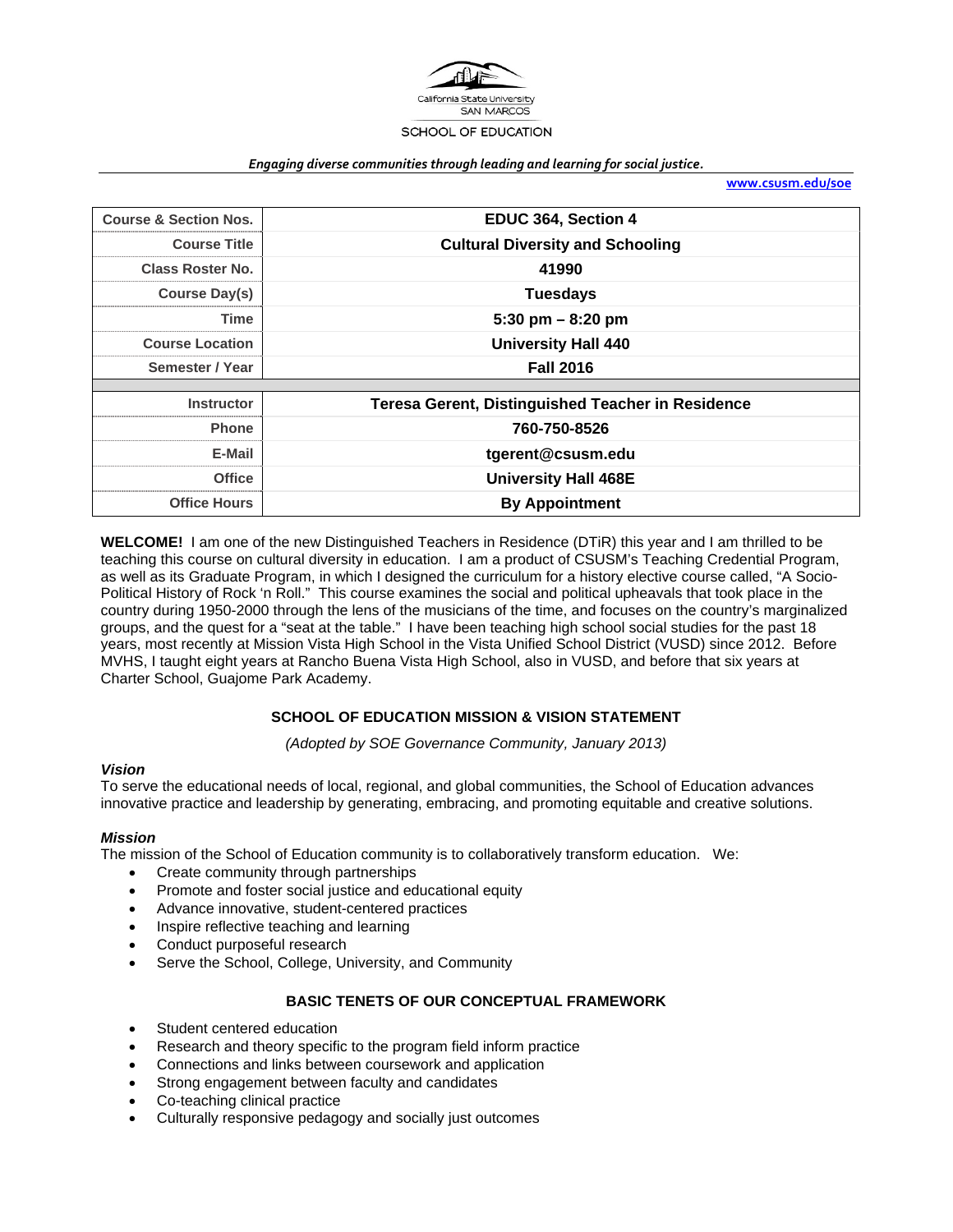## **COURSE DESCRIPTION**

*Required of all credential candidates*. Principles of first and second language acquisition (e.g., historical and current theories, psychology, sociocultural, political, and pedagogical factors) and issues related to notions of culture, interaction, and communication in school and community contexts (e.g., the nature of culture, manifestations of, cultural contact and cultural diversity in the United States and in California) within a theoretical and applied context.

## **Course Objectives**

Students completing EDUC 364 will be able to demonstrate:

- Developing competencies in *TPE 15: Social Justice and Equity*;
- Understanding of various concepts of culture and cultural contact, and their applicability to learning and teaching;
- Understanding of cultural diversity in the United States and California; and
- A general familiarity with cultural responsive pedagogy.

## **REQUIRED TEXTS, MATERIALS AND/OR ACCOUNTS**

## **Required Texts**

Nieto, S. (2012). *Affirming Diversity: The Sociopolitical Context of Multicultural Education*. Sixth Edition. Boston, MA: Pearson Education, Inc. ISBN–13: 978-0-13-136734-0

Spring, J. ( 2016). *Deculturalization and The Struggle for Equality*. Eighth Edition. New York: The McGraw Hill Companies, Inc. ISBN: 978-1-138-11940-6

## **COURSE LEARNING OUTCOMES**

#### **Authorization to Teach English Learners**

This credential program has been specifically designed to prepare teachers for the diversity of languages often encountered in California public school classrooms. The authorization to teach English learners is met through the infusion of content and experiences within the credential program, as well as additional coursework. Candidates successfully completing this program receive a credential with authorization to teach English learners. *(Approved by CCTC in SB 2042 Program Standards, August 02)*

#### **Teacher Performance Expectation (TPE) Competencies**

The course objectives, assignments, and assessments have been aligned with the CTC standards for the Single Subject Credential. For further clarification, please contact Dr. Ana Hernandez, CTEL Program Coordinator at ahernand@csusm.edu*.* 

This course is designed to help teachers seeking a California teaching credential to develop the skills, knowledge, and attitudes necessary to assist schools and district in implementing effective programs for all students. The successful candidate will be able to merge theory and practice in order to realize a comprehensive and extensive educational program for all students. You will be required to formally address the following TPEs in this course:

#### TPE 15: Social Justice and Equity

*Teacher candidates will be able to identify issues of social justice and equity in the classroom to ensure equal outcomes for diverse students. They will be familiar with ideas, definitions, and major theorists in the fields of multicultural education, social reconstruction, and democratic education. Pluralism and divergent perspectives on educating students will be the foundation of designing effective lessons and instructional practices for diverse students. Candidates will understand when and how to collaborate with others, especially curriculum specialists, community leaders, and parents on preparing relevant and appropriate instructional activities, curricular units, and school structures that would provide equitable outcomes for students from different linguistic, cultural, and socio-economic backgrounds.*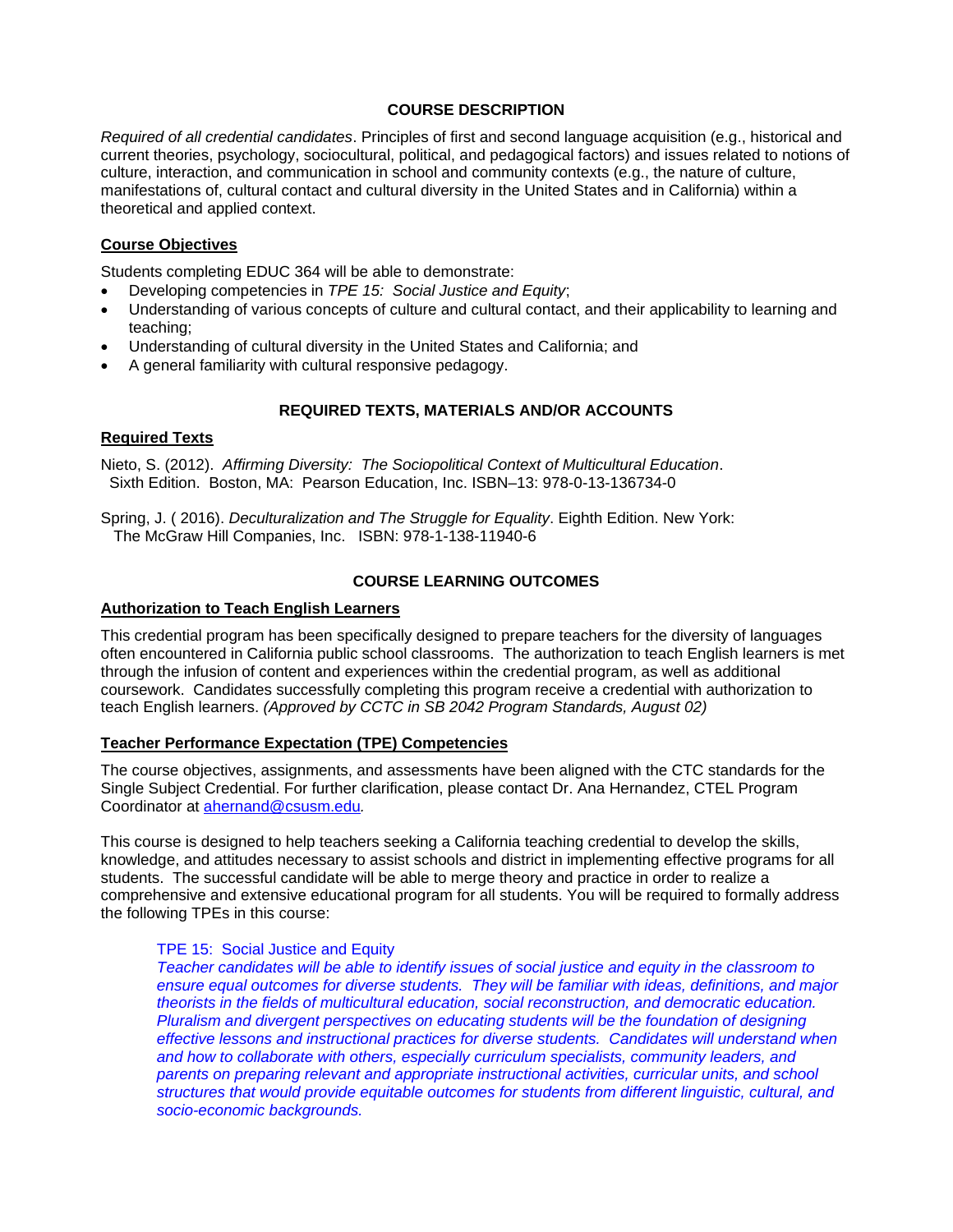## **Teacher Performance Assessment**

Beginning July 1, 2008 all California credential candidates must successfully complete a state-approved Teacher Performance Assessment (TPA), as part of the credential program of preparation. During the 2015- 16 academic year the CSUSM credential programs will use either the CalTPA (California Teacher Performance Assessment) or the edTPA (Educative Teacher Performance Assessment).

This course will implement:

## **edTPA**

Beginning in fall 2015, for newly entering initial candidates, the CSUSM assessment system is the edTPA. To assist with your successful completion of the edTPA, a capstone class is part of your curriculum. In this class edTPA related questions and logistical concerns are addressed. Additional support materials are available on the edTPA website: http://www.edtpa.com/PageView.aspx?f=GEN\_Candidates.html

Additionally, to support your success in your credential program and with TPA, SOE classes use common pedagogical language, lesson plans (lesson designs), and unit plans (unit designs).

## **Expected Dispositions for the Education Profession**

Education is a profession that has, at its core, certain dispositional attributes that must be acquired and developed. Teaching and working with learners of all ages requires not only specific content knowledge and pedagogical skills, but positive attitudes about multiple dimensions of the profession. The School of Education has identified six dispositions that must be evident in teacher candidates: social justice and equity, collaboration, critical thinking, professional ethics, reflective teaching and learning, and life-long learning. These dispositions have observable actions that will be assessed throughout the preparation program. For each dispositional element, there are three levels of performance - *unacceptable*, *initial target*, and *advanced target*. The description and rubric for the three levels of performance offer measurable behaviors and examples.

The assessment is designed to provide candidates with ongoing feedback for their growth in professional dispositions and includes a self-assessment by the candidate. The dispositions and rubric are presented, explained and assessed in one or more designated courses in each program as well as in clinical practice. Based upon assessment feedback candidates will compose a reflection that becomes part of the candidate's Teaching Performance Expectation portfolio. Candidates are expected to meet the level of *initial target* during the program.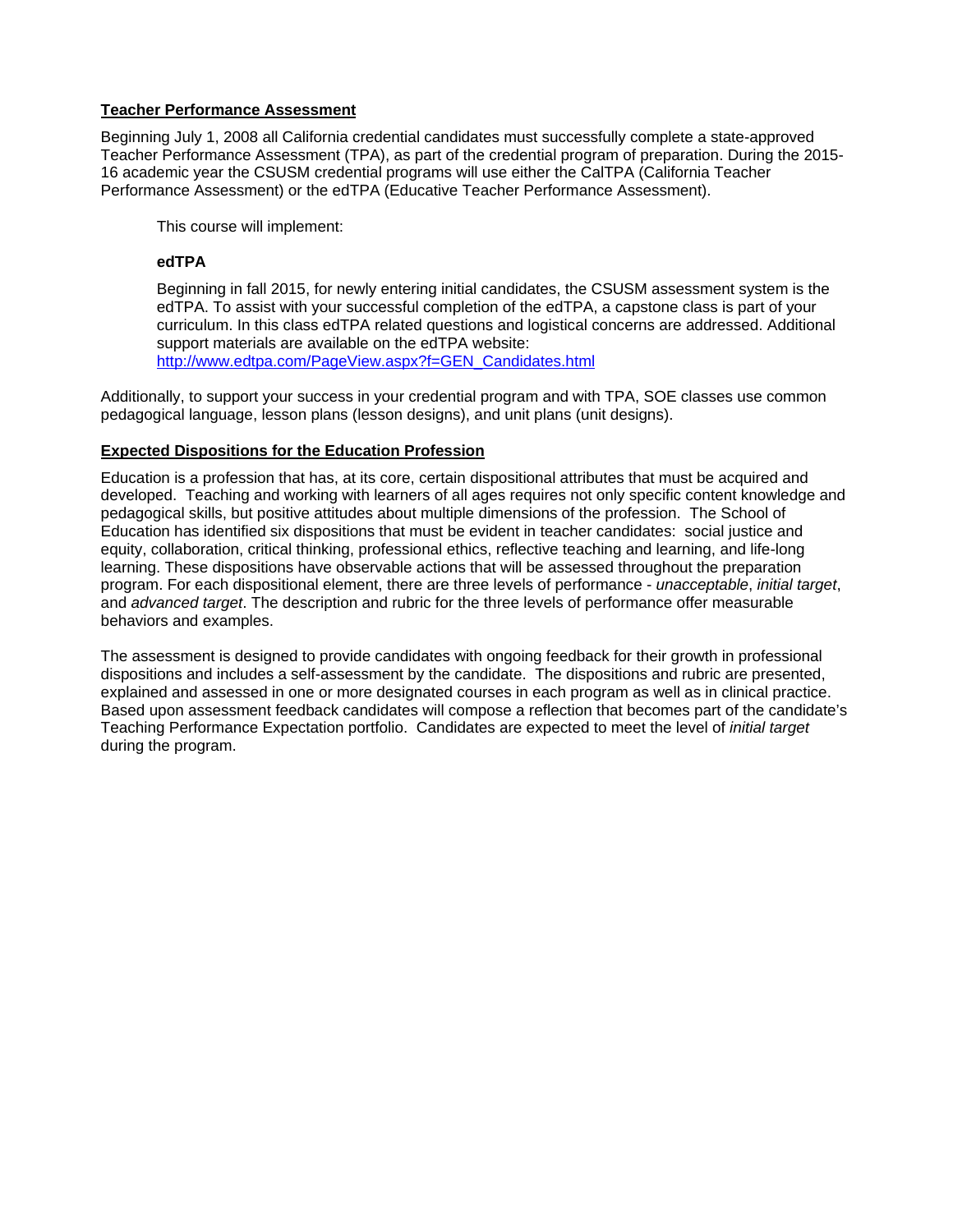# **SCHEDULE/COURSE OUTLINE**

| <b>Date</b>                  | <b>Topic</b>                                                                                                                                                                                                                                                                 | <b>Readings &amp; Assignments Due</b>                                                                                                                                                                     |  |
|------------------------------|------------------------------------------------------------------------------------------------------------------------------------------------------------------------------------------------------------------------------------------------------------------------------|-----------------------------------------------------------------------------------------------------------------------------------------------------------------------------------------------------------|--|
| Session 1<br>Aug. 30         | Introductions / Syllabus Overview<br>$\bullet$<br>Conceptions/Misconceptions of Culture<br>$\bullet$<br>Multicultural Education (MC Ed.)<br>$\bullet$                                                                                                                        | Bring copy of syllabus                                                                                                                                                                                    |  |
| <b>Session 2</b><br>Sept. 6  | Sociopolitical Context of MC Education<br>$\bullet$<br>Cultural Issues in Education and Society<br>$\bullet$                                                                                                                                                                 | Ch 1 (Sociopolitical)<br>Nieto:<br>Tatum: "The Complexity of Identity"<br>Bring journal entry to class                                                                                                    |  |
| <b>Session 3</b><br>Sept. 13 | Personal History of Otherness Assignment<br>$\bullet$<br>Introduction (due 9/27)<br>MC Ed. & School Reform<br>$\bullet$<br>Movie: Shadow of Hate (History of Racism<br>$\bullet$<br>and Discrimination in US)                                                                | Ch 2 (Terminology)<br>Nieto:<br>Ch 3 (School Reform)<br>Bring journal.                                                                                                                                    |  |
| <b>Session 4</b><br>Sept. 20 | <b>Group Reading Facilitation</b><br>$\bullet$<br>Assignment Introduction & create groups<br>(due 9/27, 10/4, 10/11 or 10/18)<br>Framework for MC Ed.<br>$\bullet$<br>Racism, Discrimination, Expectation of<br>$\bullet$<br>Students' Achievement                           | Nieto:<br>Ch 4 (Discrimination)<br>Hitchcock: "White Am. Culture"<br>Bring journal.                                                                                                                       |  |
| <b>Session 5</b><br>Sept. 27 | Continued on next page<br>Personal History of Otherness Activity<br>$\bullet$<br>Spring text groups meet in class<br>$\bullet$<br>Curriculum, Pedagogy, & Climate<br>$\bullet$                                                                                               | Due: Personal Hist. of Otherness<br>Spring: Read your group's chapter<br>Ch 5 (School Structure/Org)<br>Nieto:<br>Bring journal.<br>Due: 1 page summary for Spring<br>chapter, if your group facilitates. |  |
| <b>Session 6</b><br>Oct. 4   | Spring Text Facilitation: Chapters 1 & 2<br>$\bullet$<br>Influence of Culture on Learning<br>$\bullet$<br><b>Culturally Relevant Teaching</b><br>$\bullet$<br><b>School Diversity Assessment Project</b><br>$\bullet$<br>Assignment Introduction<br>$\bullet$                | Nieto: Ch 6 (Cultural Identity)<br>Bring journal.<br>Spring: Ch 1 (Anglo-Am.) &<br>Ch 2 (Nat. Am.)<br>Due: 1 page summary for Spring<br>chapter, if your group facilitates.                               |  |
| <b>Session 7</b><br>Oct. 11  | Spring Text Facilitation: Chapters 3 & 4<br>$\bullet$<br>Linguistic Diversity in US Classrooms<br>$\bullet$<br>Second Language Acquisition Theories<br>$\bullet$<br>Groups & Topics Decided for School<br>$\bullet$<br>Diversity Project - groups meet                       | Nieto: Ch 7 (ELLs)<br>Bring journal.<br>Spring: Ch 3 (African Am.) &<br>Ch 4 (Asian Am.)<br>Due: 1 page summary for Spring<br>chapter, if your group facilitates.                                         |  |
| <b>Session 8</b><br>Oct. 18  | Spring Text Facilitation: Chapters 5 & 6<br>$\bullet$<br>Factors Affecting Academic Achievement for<br>$\bullet$<br><b>Students of Color</b><br>The Immigrant Experience<br>٠<br>Movie: We Speak America<br>$\bullet$<br>School Diversity Project - groups meet<br>$\bullet$ | Nieto: Ch 8 (School Achievement)<br>Bring journal.<br>Spring: Ch 5 (Hispanic Am.) &<br>Ch 6 (Civil Rights)<br>Due: 1 page summary for Spring<br>chapter, if your group facilitates.                       |  |
| <b>Session 9</b><br>Oct. 25  | Computer Lab: Continue research & data<br>$\bullet$<br>collection for School Diversity Assessment<br>Project                                                                                                                                                                 | Due: Data tables for your project<br>due after lab session                                                                                                                                                |  |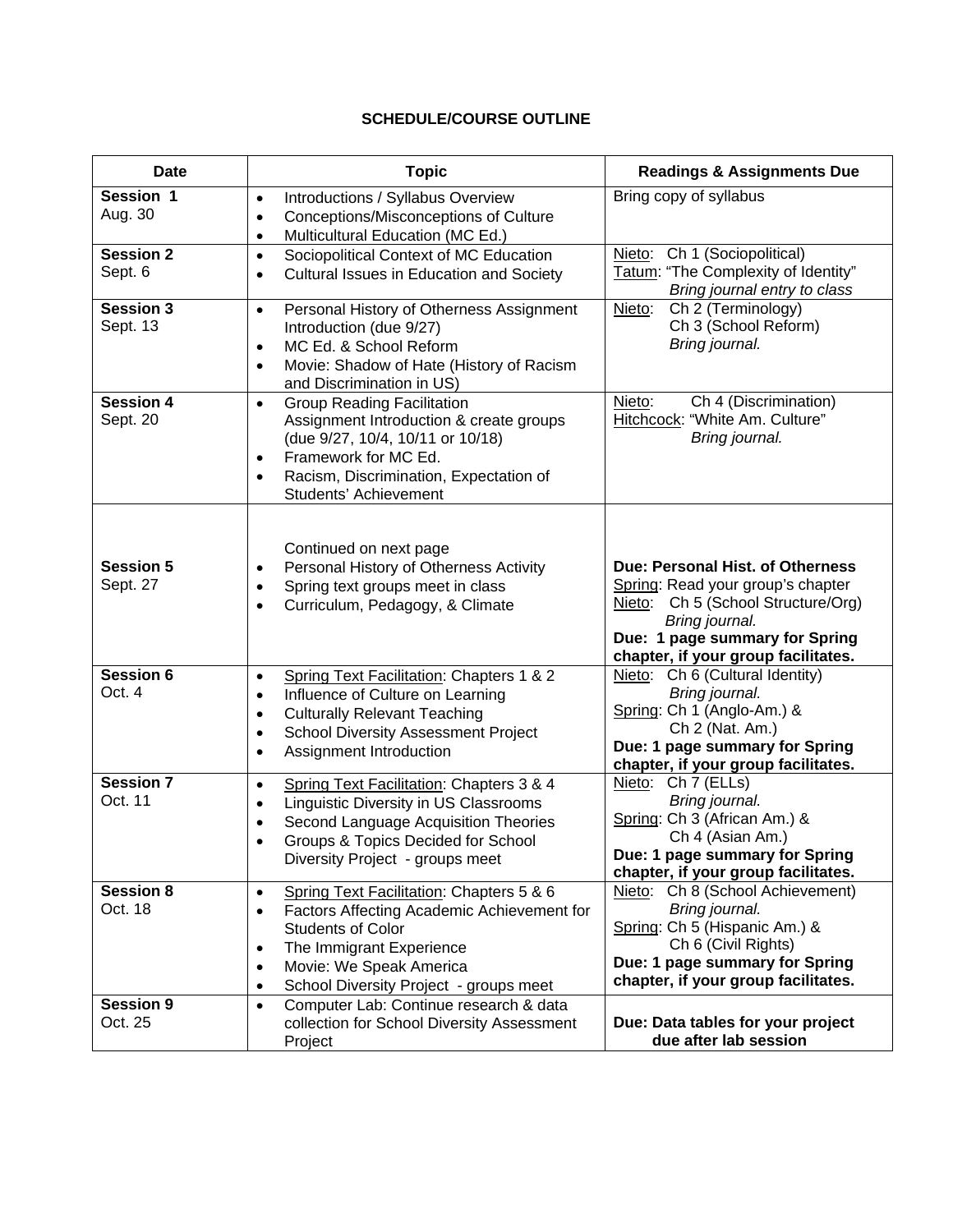| Date                                                | <b>Topic</b>                                                                                                                                                                                                                                 | <b>Readings &amp; Assignments Due</b>                                                                                                                                   |  |
|-----------------------------------------------------|----------------------------------------------------------------------------------------------------------------------------------------------------------------------------------------------------------------------------------------------|-------------------------------------------------------------------------------------------------------------------------------------------------------------------------|--|
| <b>Session 10</b><br>Nov. 1                         | My Diversity Action Plan<br>$\bullet$<br>Assignment Introduction (due: Dec. 3)<br>School Diversity Project - groups meet<br>$\bullet$<br>Learning from Students<br>$\bullet$<br><b>Families &amp; Communities</b><br>$\bullet$               | Nieto: Ch 9 (Identity & Learning)<br>Bring journal.<br><b>Final Copy Due: Personal History of</b><br><b>Otherness</b>                                                   |  |
| <b>Session 11</b><br>Nov. 8<br><b>ELECTION DAY!</b> | <b>Presentation: School Diversity Project</b><br>$\bullet$<br><b>Gender Biases</b><br>$\bullet$<br>Schooling Experiences of Lesbian, Gay,<br>$\bullet$<br><b>Bisexual and Transgender Youth</b><br>Movie: LGBT Youth & Families<br>$\bullet$ | Nieto: Ch 10 (Adapt Curriculum)<br>Elsbree & Halcón: "50 Ways to Call<br>Your Lover;" Bring journal.<br>Due: School Diversity Project, if<br>your group presents today. |  |
| <b>Session 12</b><br>Nov. 15                        | <b>Presentations: School Diversity Project</b><br>$\bullet$                                                                                                                                                                                  | Due: School Diversity Project, if<br>your group presents today.                                                                                                         |  |
| <b>Session 13</b><br>Nov. 22<br>Online class        | <b>Presentations: School Diversity Project</b><br>$\bullet$<br><b>Multicultural Education in Practice</b><br>$\bullet$                                                                                                                       | Nieto: Ch 11 (Affirming Diversity)                                                                                                                                      |  |
| <b>Session 14</b><br>Nov. 29                        | <b>Presentations: School Diversity Project</b><br>$\bullet$<br><b>Creating Equitable Learning Environments</b><br>$\bullet$                                                                                                                  | Ladson-Billings: "Culturally Relevant<br>Teaching"<br>Due: School Diversity Project, if<br>your group presents today.                                                   |  |
| <b>Session 15</b><br>Dec. 6                         | <b>Presentations: School Diversity Project</b><br>$\bullet$                                                                                                                                                                                  | Due: School Diversity Project, if<br>your group presents today                                                                                                          |  |
| <b>Session 16</b><br>Dec. 13                        | Presentations: School Diversity Project<br>$\bullet$<br><b>Course Evaluations</b>                                                                                                                                                            | Due: School Diversity Project, if<br>your group presents today.<br>Due: My Diversity Action Plans                                                                       |  |

## **COURSE REQUIREMENTS AND GRADED COURSE COMPONENTS**

## **Course Assignments**

## **1. Attendance, Punctuality, & Class Participation 10 points**

It is important that students are well prepared for course sessions and participate in activities and assignments. At a minimum, students must attend more than 80% of class time, or s/he **may not receive a passing grade** for the course at the discretion of the instructor. Should the student have extenuating circumstances, s/he should contact the instructor as soon as possible. *Notification of absence does not warrant an excuse.* 

- **1**. Missing more than 2 class meetings will result in the reduction of one letter grade.
- **2.** Arriving late/leaving early on more than 2 occasions will be equivalent to an absence. **3.** Serious illness and emergency circumstances will be considered on a case-by-case basis.
- **4**. Student may negotiate to make up one absence.

Because this course is a prerequisite to professional certification in the SOE, students are expected to demonstrate behavior consistent with a professional career.

## **2. Personal History of Otherness 25 points**

By researching and studying one's relationship to the eight categories of typical "otherness" in U.S. society, it is possible for us to gain an appreciation about ourselves as individuals and our many similarities and differences. In this assignment you are to write one page for each category about your relationship to "otherness" in terms of race, gender, religion, sexual orientation, socioeconomic status, age, physical or mental ability, and language. Reflect on your own experiences in terms of your social context, your family background, and other factors determined by your own circumstances and upbringing. Rank the eight categories from most important to least important in regards to who you are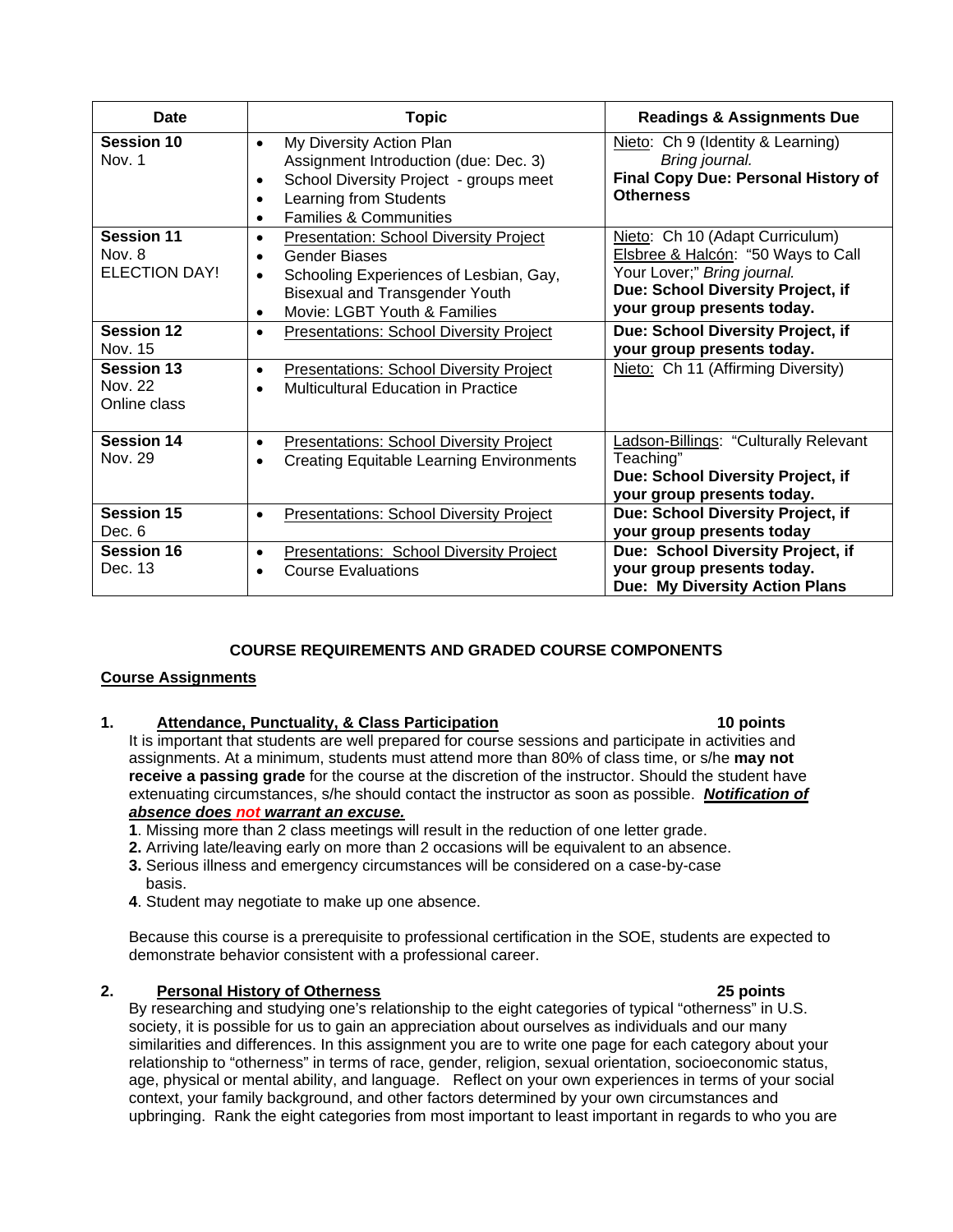as an individual. Be prepared to discuss your assignment within a larger class dialogue. More detailed directions and rubric for grading assignment will be given in class.

## **Draft DUE: September 27 - Completed Draft with all sections; October 25 - Final Copy**

# **3. Weekly Reflection Journal 20 points**

In order to have the type of class discussions that this course requires, it is crucial that students read the material before class. In order to receive participation points for the week, students must bring their reading journals with a synthesis of key points of the week's reading with the following criteria: a) personal thoughts with references to the chapter, b) connect your experiences / perspectives / observations / discussions to the reading, and c) write one or two questions that the week's readings and films prompt you to ask after reflecting on the material. Be prepared to discuss your journal at the beginning of the class in which the reading is due and journals will be checked by the instructor. The journals will be used to allow you to reflect on your learning at the end of the course. Since our class meets two times weekly, please be prepared on *Tuesdays* to reflect on the weekly readings and journal entries.

 **Journal entries due: Tuesdays (2 points each); late journals (1 point, only if completed by the following class meeting)** 

# **4. Group Reading Facilitation 10 points**

In small groups, students will lead a 15-20 minute discussion of a chapter from the Spring book. This discussion should promote critical thinking, varied perspectives and an attempt to connect the past to the present in our schools. Group provides a 1-page summary of the chapter highlights to the class. More detailed directions and rubric for grading assignment will be given in class. **DUE: 9/27, 10/4, 10/11, 10/18 (various dates - depending on the day your group facilitates the chapter)** 

# **5. School Diversity Assessment 25 points**

In small groups, students will provide a research-based assessment of three or more schools from the same district and grade levels. This will be a comparison of academic achievement, qualified staff, community resources, and parental involvement at the sites. The final project could be a PowerPoint, movie, poster, or some other type of creative way to present the information. More detailed directions, examples, and rubric for grading assignment will be given in class.

 **DUE: Nov. 8 - Dec. 6 (various dates - depending on the day your group presents the project to the class)** 

# **6. My Diversity Action Plan 10 points**

As a way to synthesize all of the information that has been learned in the semester, students will create a personal diversity action plan that will discuss how each future teacher will personally address the achievement gap and promote learning for all students. Plans will be presented in class, if time permits. More detailed directions and rubric for grading assignment will be given in class.

 **DUE: December 13 - Last Week of Class!**

# **Grading Standards**

All assignments are due on the dates indicated below. **Assignments turned in late will not receive full credit.** They must be typewritten, and should reflect university level composition.

|        | The following grading scale will be used: |          |    |       |    |
|--------|-------------------------------------------|----------|----|-------|----|
| 93-100 |                                           | $90-92$  | А- |       |    |
| 88-89  | B+                                        | 83-87    | в  | 80-82 | в- |
| 75-79  |                                           | 72-74    |    | 70-71 |    |
| 60-69  |                                           | 59-below |    |       |    |

*Note: Students taking EDUC 364 as a prerequisite for teacher credential and graduate programs are reminded that the College of Education requires completion of this course with a grade of C+ or higher.*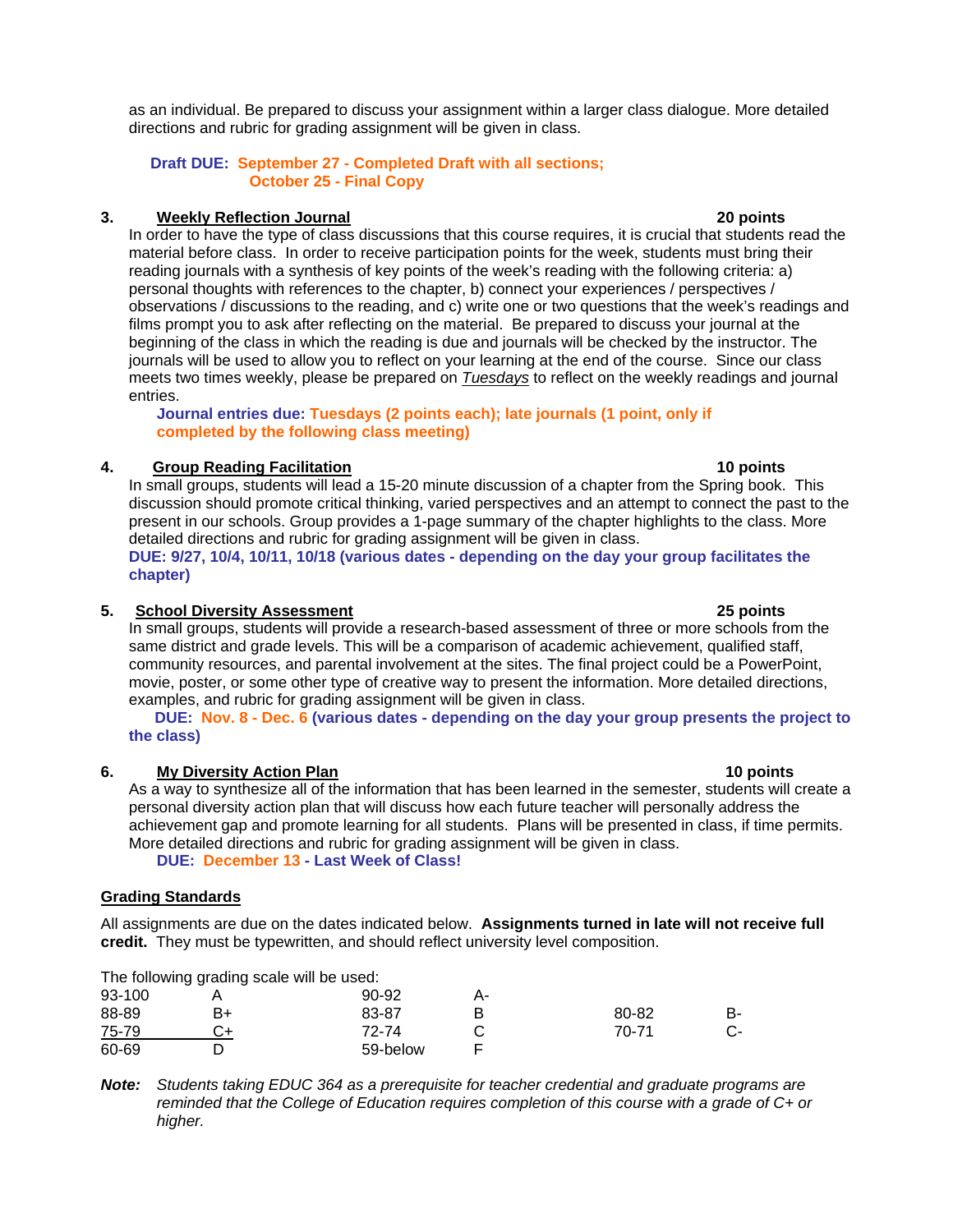## **Final Exam Statement**

The Diversity Action Plan, which is a culmination of the course, is due on the last day of the semester and is considered the Final Exam.

#### **School of Education/Course Attendance Policy**

Due to the dynamic and interactive nature of courses in the School of Education, all candidates (course participants) are expected to attend all classes and participate actively. At a minimum, candidates (course participants) must attend more than 80% of class time, or s/he may not receive a passing grade for the course at the discretion of the instructor. Individual instructors may adopt more stringent attendance requirements. Should the candidate (course participants) have extenuating circumstances, s/he should contact the instructor as soon as possible. *(Adopted by the COE Governance Community, December, 1997).*

#### **Student Collaboration Policy**

Interact professionally and collaborate responsibly with your colleagues. Teacher education is a professional preparation program and students will be expected to adhere to standards of dependability, respect, academic honesty, and writing achievement. Please maintain a safe environment for discussion and learning. Students can express their varying viewpoints and still maintain respect for all voices. Take appropriate individual responsibility for your own learning in a democratic, collaborative, and reciprocallearning environment. Refrain from using laptops and other electronic devices for personal use during class. The use of computers is strictly for our class purposes and when deemed appropriate.

## **GENERAL CONSIDERATIONS**

## **CSUSM Academic Honesty Policy**

Students will be expected to adhere to standards of academic honesty and integrity, as outlined in the Student Academic Honesty Policy. All assignments must be original work, clear and error-free. All ideas/material that are borrowed from other sources must have appropriate references to the original sources. Any quoted material should give credit to the source and be punctuated accordingly.

Academic Honesty and Integrity: Students are responsible for honest completion and representation of their work. Your course catalog details the ethical standards and penalties for infractions. There will be zero tolerance for infractions. If you believe there has been an infraction by someone in the class, please bring it to the instructor's attention. The instructor reserves the right to discipline any student for academic dishonesty, in accordance with the general rules and regulations of the university. Disciplinary action may include the lowering of grades and/or the assignment of a failing grade for an exam, assignment, or the class as a whole.

Incidents of Academic Dishonesty will be reported to the Dean of Students. Sanctions at the University level may include suspension or expulsion from the University.

Refer to the full Academic Honesty Policy at: http://www.csusm.edu/policies/active/documents/Academic\_Honesty\_Policy.html

#### **Plagiarism**

As an educator, it is expected that each candidate (course participant) will do his/her own work, and contribute equally to group projects and processes. Plagiarism or cheating is unacceptable under any circumstances. If you are in doubt about whether your work is paraphrased or plagiarized see the Plagiarism Prevention for Students website http://library.csusm.edu/plagiarism/index.html. If there are questions about academic honesty, please consult the University catalog.